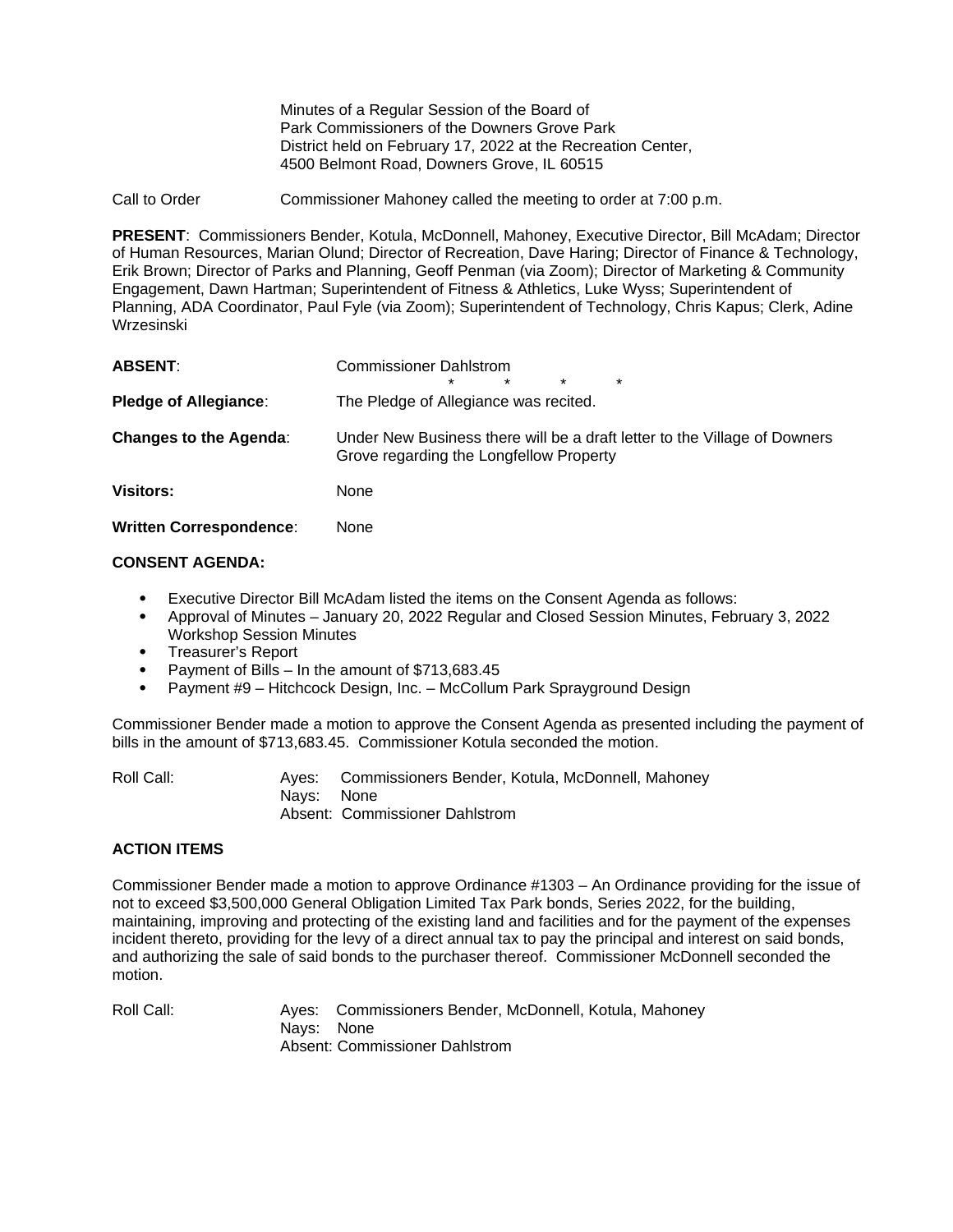Commissioner McDonnell made a motion to grant authorization to bid the Dunham Place Park Playground Renovation. Commissioner Kotula seconded the motion.

Roll Call: Ayes: Commissioners McDonnell, Kotula, Bender, Mahoney Nays: None Absent: Commissioner Dahlstrom

Commissioner Kotula made a motion to grant authorization to bid the site demolition for 1925 Curtiss Street. Commissioner McDonnell seconded the motion.

Roll Call: Ayes: Commissioners Kotula, McDonnell, Bender, Mahoney Nays: None Absent: Commissioner Dahlstrom

Commissioner Bender made a motion to approve the updated Personnel Manual. Commissioner McDonnell seconded the motion.

| Roll Call: |            | Ayes: Commissioners Bender, McDonnell, Kotula, Mahoney |
|------------|------------|--------------------------------------------------------|
|            | Navs: None |                                                        |
|            |            | Absent: Commissioner Dahlstrom                         |

Commissioner McDonnell made a motion to authorize the Executive Director to enter into a contract with Pepsi Beverages Company to serve as the District's exclusive soft drink provider for a period of three years expiring on March 1, 2025. Commissioner Kotula seconded the motion.

Roll Call: Ayes: Commissioners McDonnell, Kotula, Bender, Mahoney Nays: None Absent: Commissioner Dahlstrom

**BOARD BUSINESS President Comments** – None

### **Commissioner Comments** –None

### **STAFF REPORTS**

**Executive Director –** Executive Director, Bill McAdam discussed that earlier in the week he met with the DuPage County Business Bureau and the Downers Grove Business Bureau to talk specifically about the Walnut Property. The Park District will be seeking feasibility studies and both Bureau's will provide the Park District recommendations on companies that they have used in the past and are interested in partnering with us on this study, as they see that this benefits the overall County on an athletic standpoint. Bill also attended the Village of Downers Grove Tax Increment Financing Meeting. It was the first step in the TIF process that we discussed with the Board about a month ago. The Village is looking to create a TIF that is limited to just the Village Hall and Police Department property, at which part would be sold off for development. That TIF would be used to help pay for the new Village Hall construction. Also discussed was that Bill was in a ratings call today with S&P. The Park District is currently rated AA+. Bill wanted to congratulate Erik Brown and Tricia Farkas for being very well prepared. The District looks good from a financial standpoint both on board policies and the finance department. We followed up with the bond attorney and they will recommend the bond sale.

**Recreation –** The report was included in the Board Packet.Director of Recreation, Dave Haring mentioned that Winter/Spring 2022 classes began in January with 239 students enrolled. Events in February includes Daddy/Daughter Winter Wonderland Ball and Mom/Son Nerf Night Challenge. Staff is working on non-traditional families for these events. Soccer registration was at 302 participants. Priority registration for Lincoln Learning Center, the LINK Afterschool program and NaturePlay School for the 2022-2023 school year took place online beginning 9 a.m. on January 31<sup>st</sup>, many thanks to the Superintendent of Recreation (Michelle Pusateri) who streamlined this process for the upcoming school year.